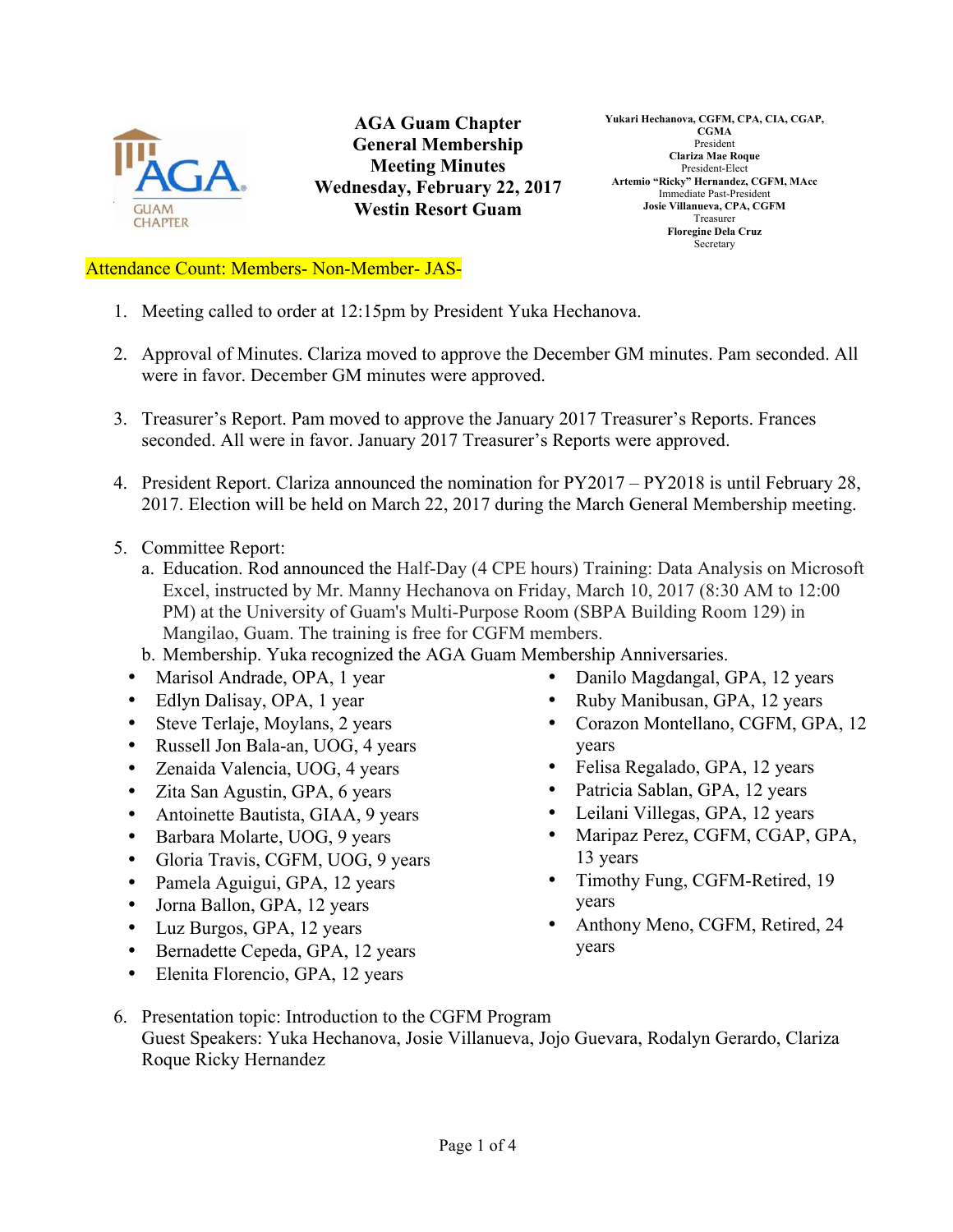Rod shared that the taking the CGFM exam and becoming CGFM enhanced her understanding of the budget process and inter-governmental relationship. Rod discussed the following CGFM benefits:

- Increased knowledge of government financial management
- Greater confidence on the job
- Better understanding of "big picture" of government
- Portable and tangible indicator of experience and knowledge
- Enhanced marketability throughout all levels of government
- Encourages employer incentives and continuing education
- Enhanced credibility, public confidence and employee value

Paz dicussed the following:

- Initial requirements
	- o Ethics to abide by AGA's Code of Ethics
	- o Education
		- Bachelor's degree from an accredited college or university or;
		- § Foreign degree holders must submit an evaluation report, which must be prepared by an organization that performs foreign educational credential evaluation services and is a member of either National Association of Credential Evaluation Services or the Association of International Credentials Evaluators.
	- o Examinations:
		- Examination 1: Governmental Environment
		- Examination 2: Governmental Accounting, Financial Reporting and Budgeting
		- Examination 3: Governmental Financial Management and Control
	- o Experience
		- § Two years of professional level experience in government financial management
			- The experience requirement can be completed before or after passing the three examinations.
			- After passing the three exams, the candidate must meet and submit the two years experience within in three years.
- Certification process
	- o Step 1—Read AGA's *Code of Ethics*
	- o Step 2—Apply for the CGFM program
		- Paz announced that the application fee is 50% discounted until March 31, 2017.
	- o Step 3—Submit required degree documentation
		- Paz stated that the candidate must submit an official transcript.
	- o Step 4—Receive an eligibility letter
		- Paz shared that it takes about two weeks to receive the eligibility letter and candidates must take the CGFM exams within 3 years from the approval date.
	- o Step 5—Submit a work verification form
		- § AGA national requires completing the work experience within 5 years, otherwise the application will be closed.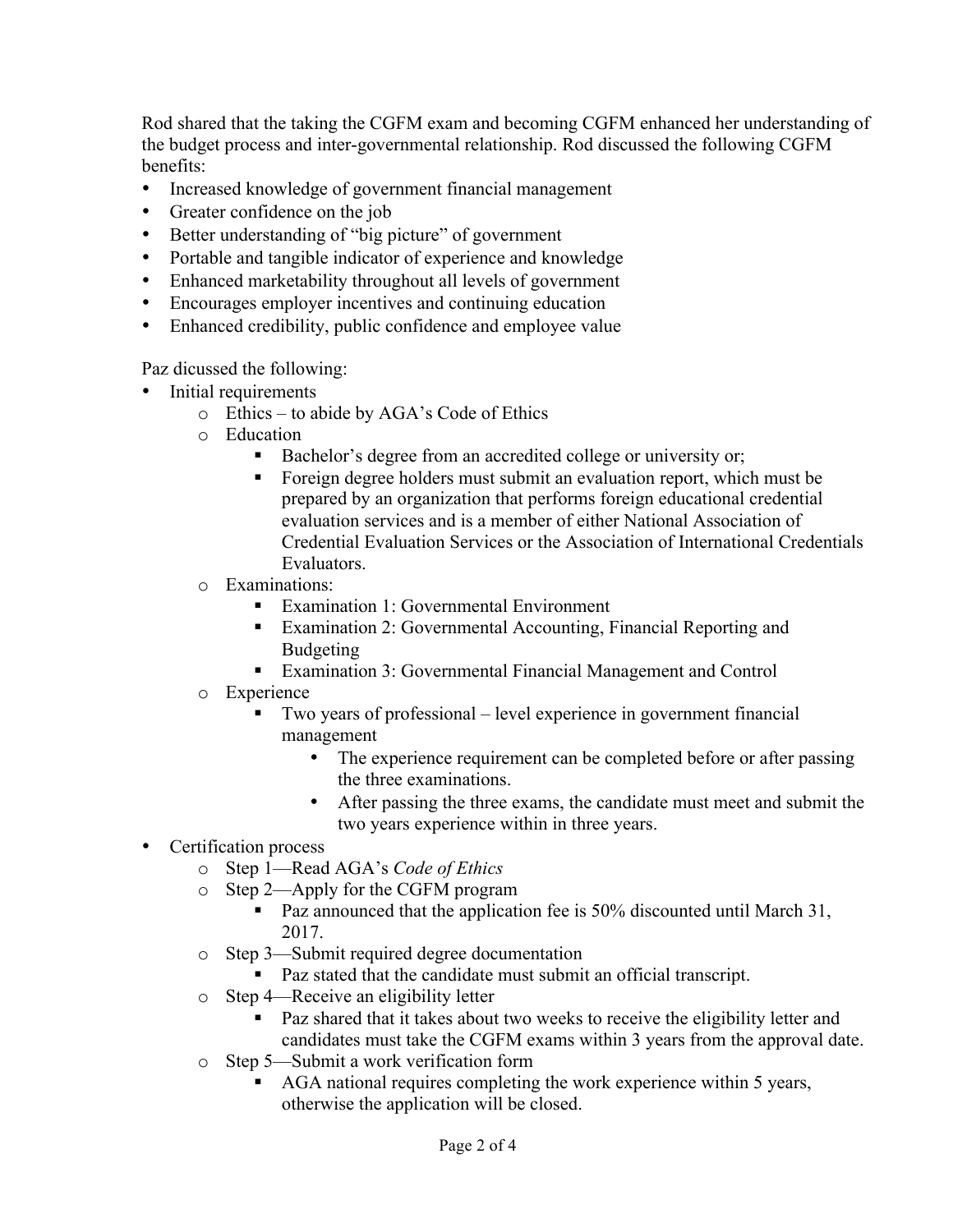- o Step 6—Prepare for the CGFM examinations
- o Step 7—Schedule the CGFM examinations
- o Step 8—Take and pass the CGFM examinations
	- The candidate can retake the exam after 30 days. The candidate must wait for 90 days to retake the exam when the candidate fails the exam more than once.
- o Step 9—Receive CGFM award letter
- o Step 10—Receive and display your CGFM certificate

Paz reminded the members that the CGFM acronym can only be added on the candidate's name when all the requirements are fulfilled.

Clariza shared her experience in taking the exam and discussed the following:

- Cost
	- o Application fee \$70 for AGA members or \$99 for nonmembers
	- o Examination fees \$125 per exam
	- o Annual renewal fee \$30 for AGA members or \$65 for nonmembers
- Preparing from the exam
	- o Exam content outlines
	- o Courses CGFM and Intensive Review
	- o Self-study study guides, practice exams and study references

She announced that the members could borrow the chapter's study guide books. She stated that CGFM candidates should request an extension one month prior to the end of the eligibility period.

Jojo shared that he was encourage to take the CGFM exams. He recognized the CGFM scholarship recipients and discussed the following:

- Guam Chapter Initiatives & Incentives
	- o CGFM Scholarship
	- o Study Guides
		- The chapter has two study guides that can be borrowed. Jojo encourage the members to contact the officers to borrow the guides.
	- o Online CGFM Practice Questions
		- A member with good standing can receive reimbursement for purchasing the online CGFM practice questions.
	- o Study Group
	- o CGFM Preparation Course
		- Jojo announced the plans of the chapter to conduct a review course.

Josie took CGFM exam because of her interest in working in the government and non-profit organization. She was encouraged to take the CGFM exam. She discussed the following:

- Requirements to maintain the CGFM certification
	- o Ethics continue to abide by AGA's Code of Ethics
	- o Renewal renew the designation annually
	- o Continuing education complete 80 hours of applicable continuing professional education (CPE) every two years